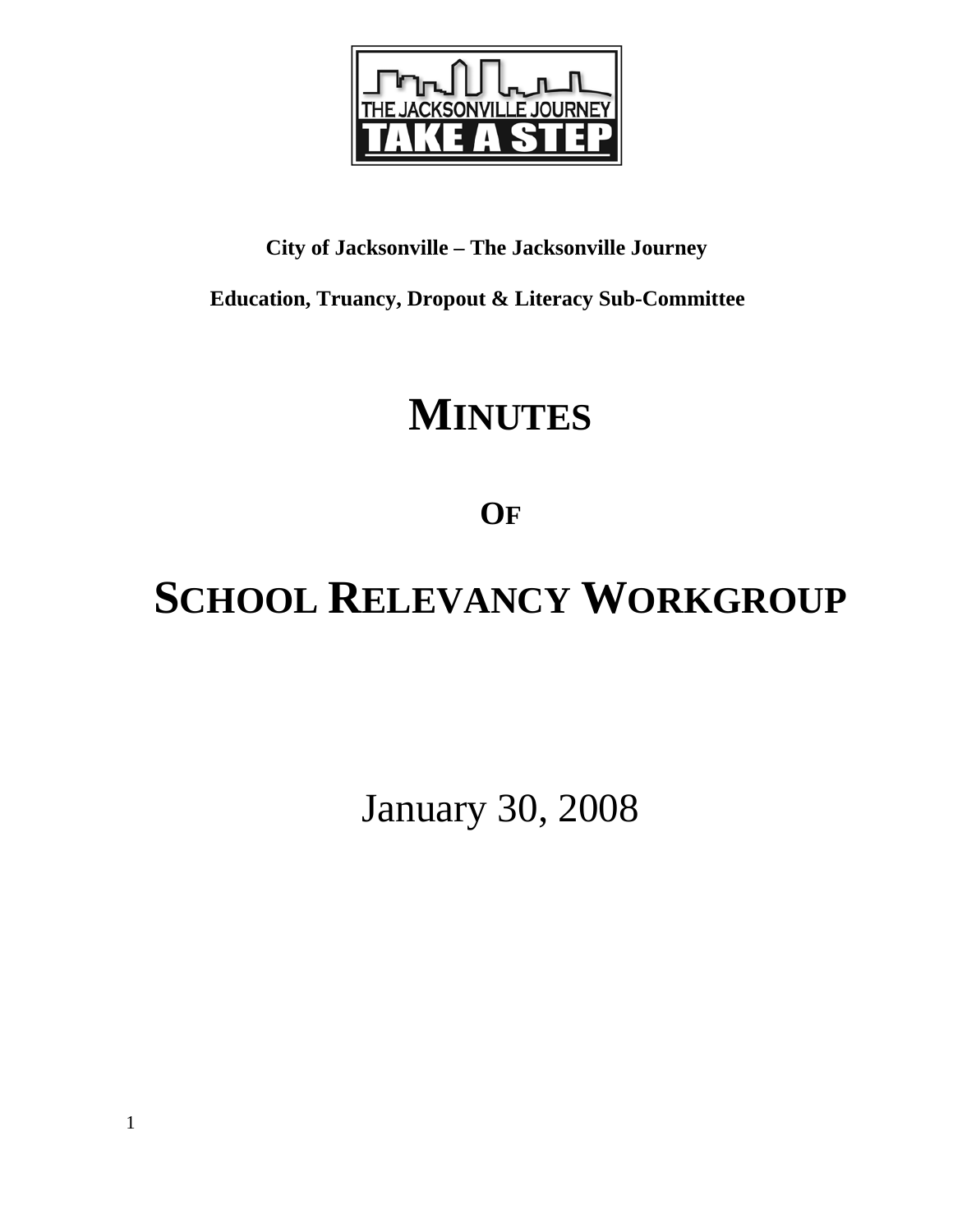## **The Jacksonville Journey – Education, Truancy, Dropout &**

## **Literacy Sub-Committee**

## **School Relevancy Workgroup**

## **January 30, 2008**

## **12:00 p.m.**

**PROCEEDINGS before the Jacksonville Journey – School Relevancy Workgroup taken on Wednesday, January 30, 2008, Edward Ball Building, 8th Floor – 214 N. Hogan Street, Jacksonville, Duval County, Florida commencing at approximately 4:00 p.m.**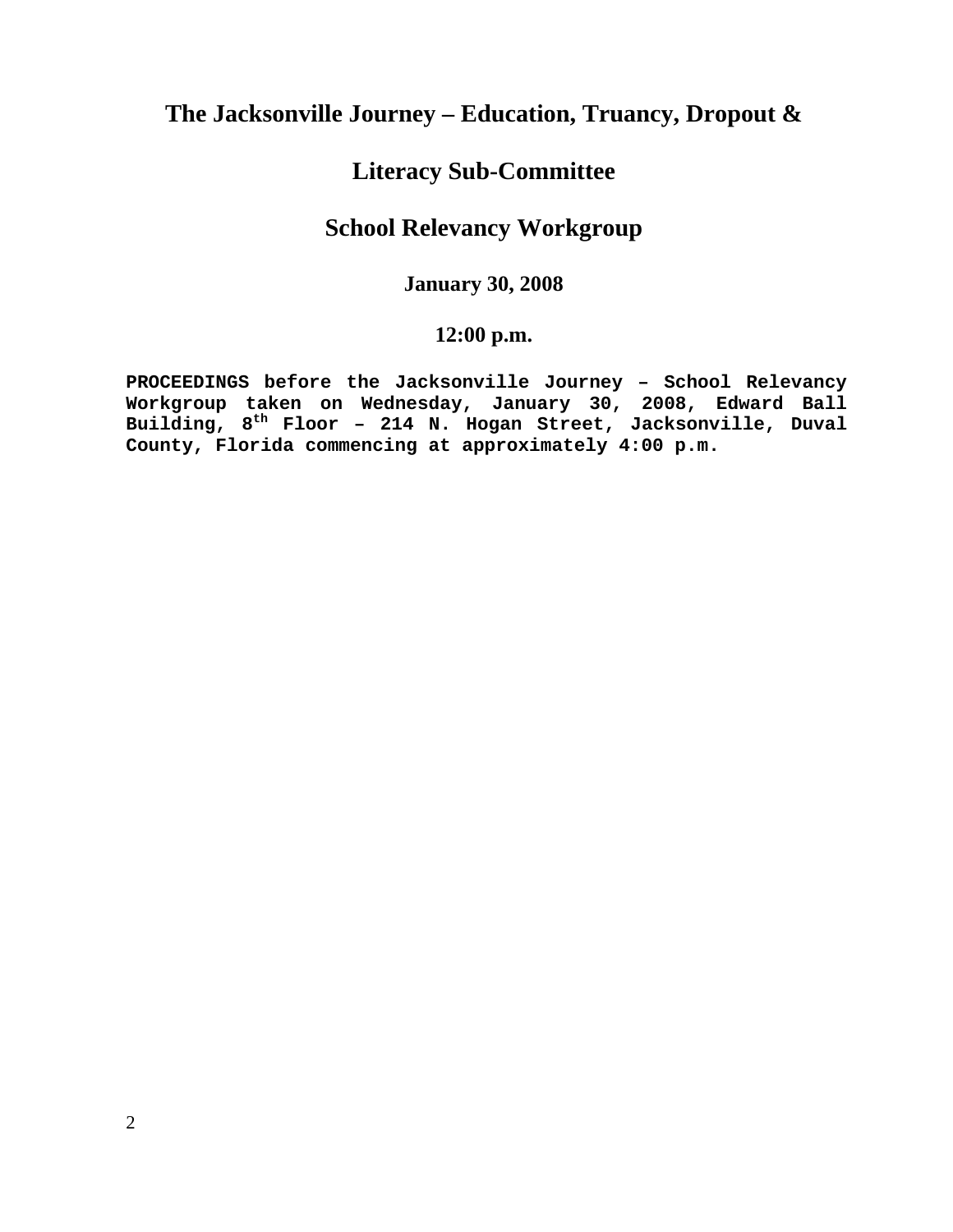## **APPEARANCES**

#### **COMMITTEE CHAIRS & MEMBERS:**

TERRIE BRADY, Chair TOM MAJDANICS, Member

#### **COMMITTEE MEMBERS ABSENT:**

JOHN FLETCHER, Member GERLIEVE OLIVER, Member MICHAEL EDWARDS, Member ROBERT LEE, Member

#### **STAFF:**

SANDY SIMMONS

## **OTHERS PRESENT:**

Kathy Graw

W. Earl Kitchings

Ysryl

Cheryl Grymes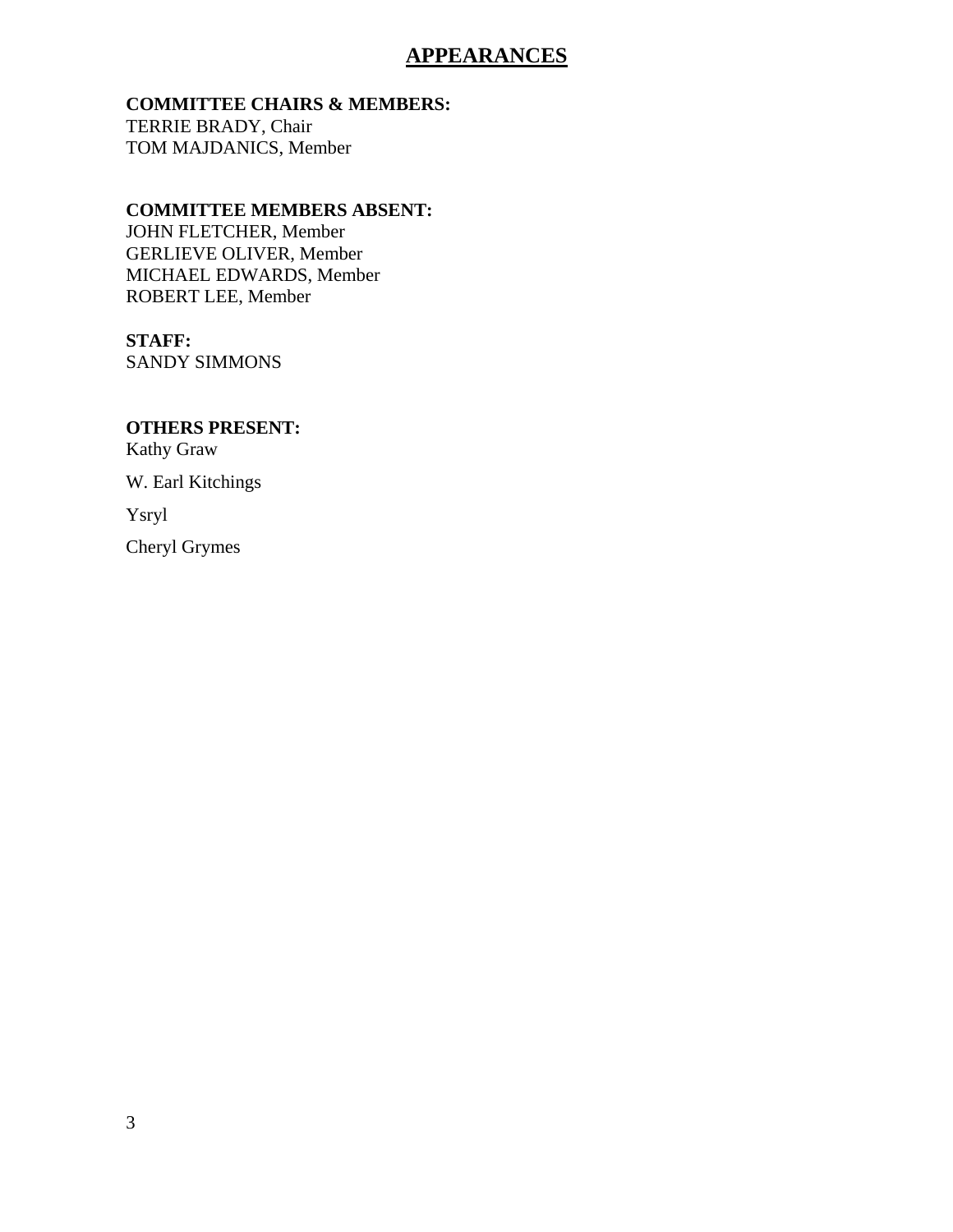#### **PROCEEDINGS**

#### **WELCOME**

Terrie Brady welcomed everyone and reminded attendees to sign in. PRIORITIZE NEEDS FROM RECRUITMENT AND RETENTION

Ms. Brady stated that the subcommittee will look this over. She will rank them and have them for everyone based on the input. Also, this will be provided at the next meeting.

Ms. Brady also mentioned that the presenters did not bring enough handouts and that she will be provided the handouts and will make sure they are forwarded to the subcommittee along with the QUANTIFIED PRIORITIES that will verbally be talked about today.

#### a) PRESENTATIONS

1. Career Academies

#### **a. Duval County School System**

Mr. John Hamen, Executive Director of Career Development, Duval County Public Schools thanked the subcommittee for the opportunity to address one of the top priorities of the school system. Not for just crime prevention, but for economic development and that career academies are an excellent vehicle to address young people within the Duval County school system.

Mr. Hamen goes on to say that a career academy is a small learning community, career focused and academically challenging that prepares students for both college and the workforce according to national standards and Senate Bill 1232 which is now law in the State of Florida, **Career and Professional Education Act**. Sometimes it is a school within a school or a separate school. Mr. Hamen mentioned that it is believed that career focus is the hook that captures children to stay in school. Students have a great life and a great living when they exit the Duval County school system. Also, academically challenging is where children can keep up with college level math, reading, and language arts skills no matter what career is chosen. Mr. Hamen went on to say that this will equip students for both college and the workforce. This program also allows students to enter into college with as little remediation courses as possible.

Mr. Hamen mentioned that the difference between the traditional academics is the worksite experience, industry certification, internships, and mentorships and that there are advisory boards at each of the high schools made up of business people in the industry.

Mr. Hamen reported that there are seventeen (17) existing career academies and that 11 are recognized by the Chamber of Commerce. Six (6) new academies make twenty-three (23) academies all in all.

Communities in Schools have tried to put case managers (student advocates / graduation coaches) at A. Philip Randolph, William H. Raines, and Frank H. Peterson. Mr. Hamen also reported that CSX has committed \$150,000 and that if we could capture the children that are having the most trouble, this will prevent drop out and crime, and bring economic development.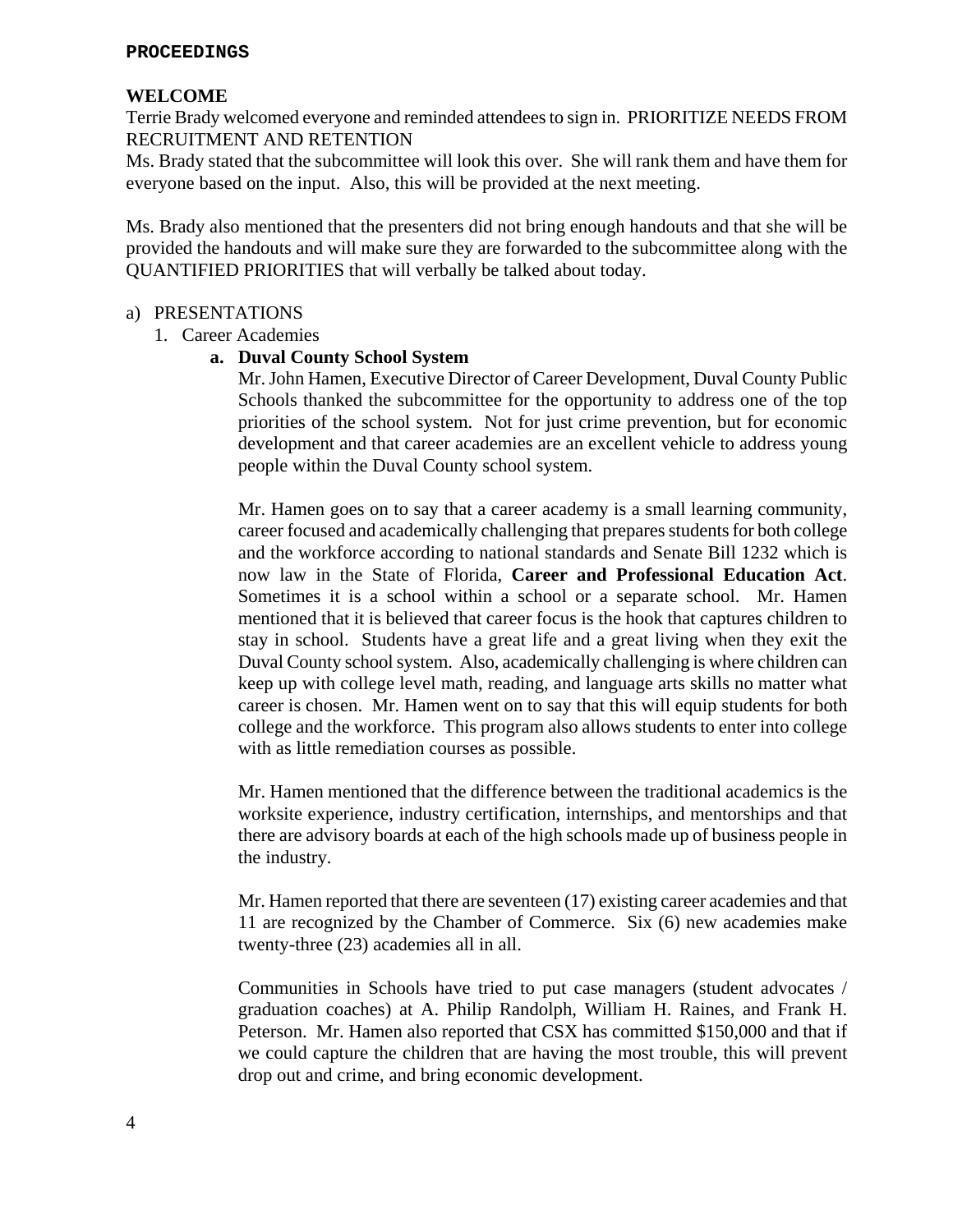Mr. Hamen also stated that the dating and the marriage of the Chamber of Commerce, Florida Community College at Jacksonville (FCCJ), and other entities in creating three collaborative (umbrella advisory committees) that will center in on a career focus of: Finance, Information Technology (IT), and Health in which the new health academy at Mandarin will come under this new collaboration with no structure except the agreements that company executives will donate money and advise in the three areas. Mr. Hamen reported that The Alliance for World class Education dedicated \$160,000 and Blue Cross/Blue Shield dedicated \$140,000.

Mr. Hamen went on to introduce Ms. Crystal Forest, Director of Career Technical Education and Career Academies. He also stated that Ms. Forest runs a banner school at Wolfson High School.

Ms. Forest stated that schools have identified what resources they have in the schools that will complement the industry in order to figure out how to strategically set up the programs. This makes it a win-win situation. The schools win, the students win, and the businesses / industry wins.

Ms. Forest reported that career academies were started out a need for entry level employees in many different industries. The program is tested and true. There is a ten (10) year study that was conducted by the Manpower Demonstration Resource Corporation which proves that students who attend this program do have better attendance in school.

Some of the things we want to accomplish in career academies are improving the graduation rate, involve businesses in a meaningful way, and provide direction to students stated Ms. Forest. She goes on to say that student retention usually lower the drop out rate and in the long term this will impact the economy for economic development.

Ms. Forest also stated that there is a resume' interview practice and that the students experience running a mock insurance agency business. They also got to visit a real insurance agency which made them able to see and experience that the parts they played are real jobs.

Ms. Forest concluded that there is an annual program review in training the volunteers which is a very huge part of this.

#### **b. Schultz Center**

Linda Lewis reported that the Schultz Center Leadership Council was established in 2006 and consists of the Jacksonville Regional Chamber of Commerce to establish a regional network of career and professional academy representatives of universities and community colleges to address career academies which report to the Schultz Center. Goals for the Leadership Council is to identify leadership programs within the five (5) counties, advance placement, and career academies. Ms. Lewis stated that representatives revised and revamped the Jacksonville Regional Chamber of Commerce Career Academy Manual and implemented regional training provided by the Ford Foundation, called Pass, for teachers and industry representatives on how to use the manual along with regional certification at the national level.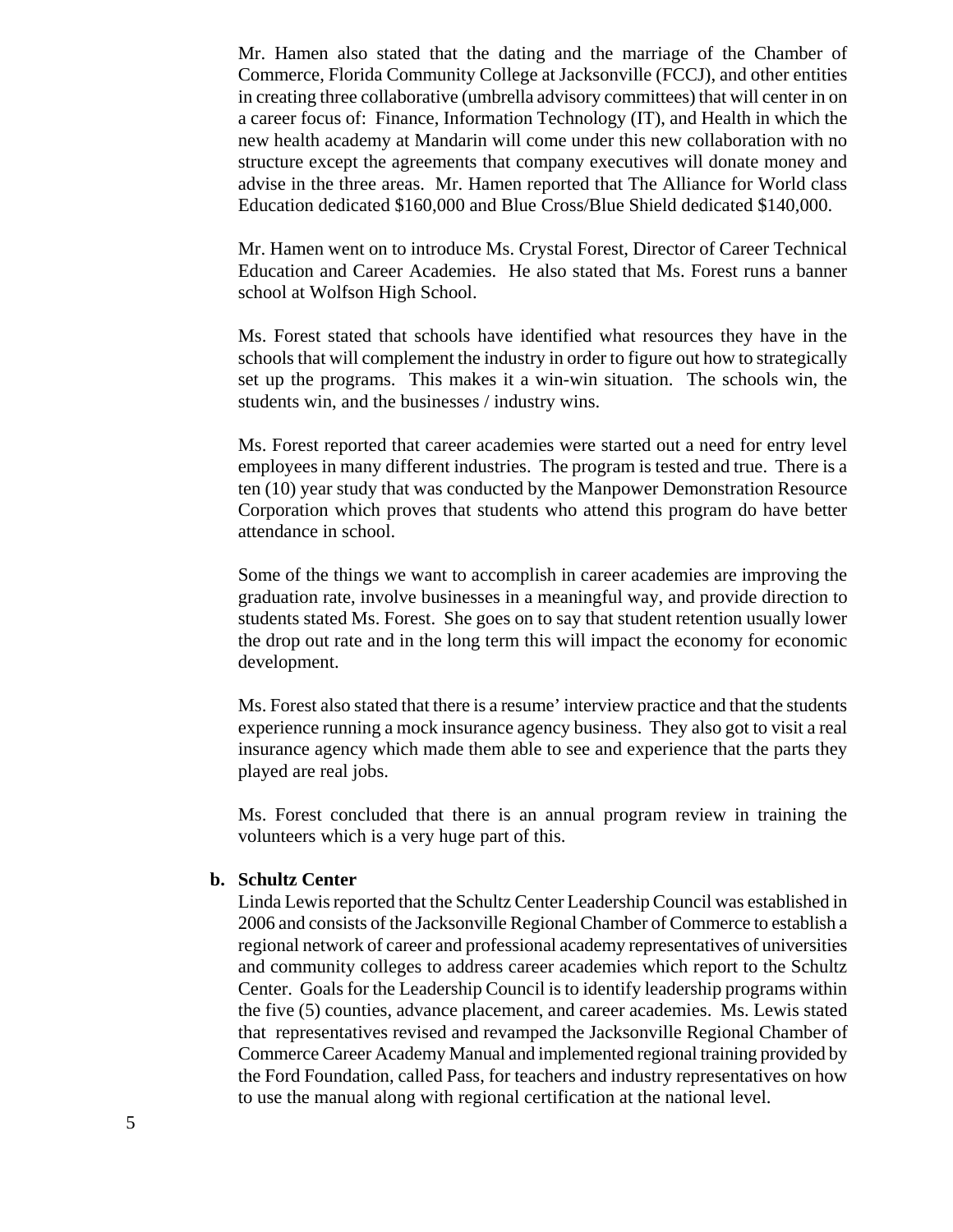Ms. Lewis stated that along with Worksource, the Schultz Center Leadership Council coordinated the design of the Five Year Strategic Plan for Career and Professional Education. She went on to introduce David DeRidder and stated that Mr. DeRidder worked with each individual subcommittee to address the various requests reported above.

Mr. DeRidder stated that we wanted is have career technical education directors from each county identify career academies that are ready to go for the certification process and that there are ten (10) different sections and twenty-four (24) different and specific elements that are required in which the level of silver or gold has to be achieved. Mr. DeRidder continued to say that the plan is to have a team of six (6) people representing secondary education, post secondary education, Worksource, Schultz Center, the Chamber, and Career Partners. A team would come into the school once certification is obtained and go through each element. If all eight (8) of the required elements are achieved and a score of 68 of 108 points or higher are maintained, a circle of excellence certification is will be received for the region. This information is shared with the district rather certification is achieved or not. Mr. DeRidder stated that this give the schools something that can be shared with administration. Also, the document itself is a guide and is based on national standard, but not as rigorous as the national which allows each academy something to grow towards and also is something that could be achieved.

Ms. Brady reported that the subcommittee will make recommendations to the full committee and the mayor and other committee members will try to put some additional partnerships together to try to help with the certification, senate bill, or whatever because not all children are prepared to go to college and if the children are not attending college, then what happens to the children? This needs to be published so not only the children are aware, but the parents as well. There is not enough money, so what will happen five years down the line to the children. Ms. Brady also stated that if quantified needs can be identified, email the information and it will be addressed at the next meeting so we can classify and prioritize.

**Mr. Earl Kitchens** - What kind of overlapping is happening with the two academies, Raines and Philip Randolph because they are so close together? **Mr. Hamen** - All the mentoring programs receive between 4,000 and 58,000 kids. There are multiple mentoring agencies and often meet to make sure there are no overlapping. Raines only has one academy, Information Technologies (IT), that we offer and at Randolph, there are several academies. They have totally different student bodies attending the schools.

**Ms. Brady** requested that as a follow up, a list be forward to the subcommittee of the academies and / or the high schools that do have schools within a school and what those skills are that are being focused on. This will give us a broader understanding of the extensiveness of what is being provided.

**Cheryl Grymes** – Has there been any discussion about blending the magnet program and career academies? **Mr. Hamen** – Yes, there are discussions.

6 **Ysryl**- stated that a lot of children are interested in the construction trade, but the way the construction trade is being marketed brings fear because of not being able to comprehend. Would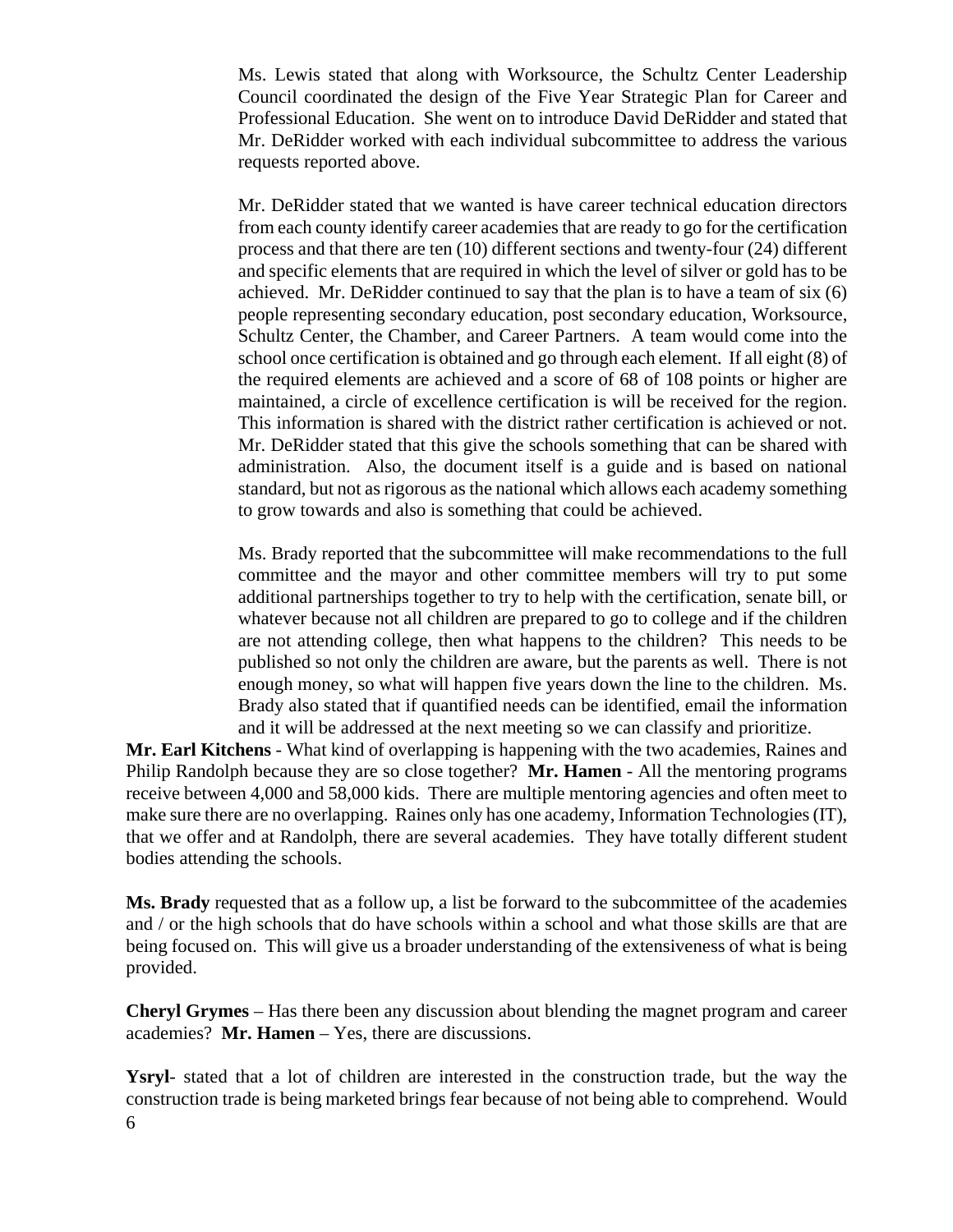like to be able to bring a marketing strategy together. Children have a real problem in truly believing that all white people are racist against blacks but they have no idea that there are just as many whites as blacks that are fighting for the children's future to give them a better quality of life. As far as marketing, the children need to know that it is not about race, but about their future and black and white together want to see them get there.

**Tom Majdanics** – How many students are attending career academies today? **Mr. Hamen** - Approximately at Wolfson, 173; A. Philip Randolph, 700; and Frank H. Peterson, between 1100 to 1200, but overall, it is over 2000.

**Ms. Brady** – What about all the other high schools? Can you get back with us on that?

**Mr. Majdanics** - Are you measuring graduation rates for career academy participants? **Mr. Hamen** - The only one I know off the top of my head is Wolfson. 97% college going rate, no drop out. The only ones that did not go to on to college went into the military.

**Ms. Brady** – Can you provide us a list of all of the students who attend the academies and the graduation rate?

**Mr. Majdanics** – Are there any plans to target career academies towards at risk students or at risk areas? **Mr. Hamen** - Career academies are already in an at risk area and was started as a hook to keep kids in school.

Ms. Brady stated that statistically, the majority of people who live, work, and raise their families in Jacksonville are blue collar workers. There is not enough emphasis on the expansion and the involvement of everyone who can establish training and career development on blue collar skills to be trained correctly with licensing, not certification. Greater salaries can be earned than teachers and have better benefits of people who have white collar jobs that do not have degrees. There are a lot of white collar workers that do not have college degrees. Example is Blue Cross / Blue Shield who hire semi professional, white collar workers that are working with skills.

This district pigeon holes certain groups like Homebuilders and FCCJ Construction and do not venture out to see where there are greater involvement by the partnerships like Miller Electric and WW Gay Construction who are the two largest employers of blue collar workers. The programs have a five (5) year apprentice program in which they pay individuals to go to their academies and they are guaranteed job opportunities at a higher rate. This is a true example and expansion of what the real needs of the city are currently. In the construction trade in this community, travelers are coming from outside. I do not want travelers taking our monies and leaving and not investing in our families, school system, Chamber, or communities. This is a question I have asked for several years where still nothing has been expanded on this issue. If not, we will go and have it mandated at the legislature. You do not alienate one. All options should be put on the table to allow the students to experience and select the various programs. Senator Gates sited as an example and specifically used the partnership of Miller Electric in which they provided their nationally certified curriculum, paid for the instructor to be in the schools and gave the rising junior and senior student's apprenticeship in the summer so that when they graduated they just phased right into the program.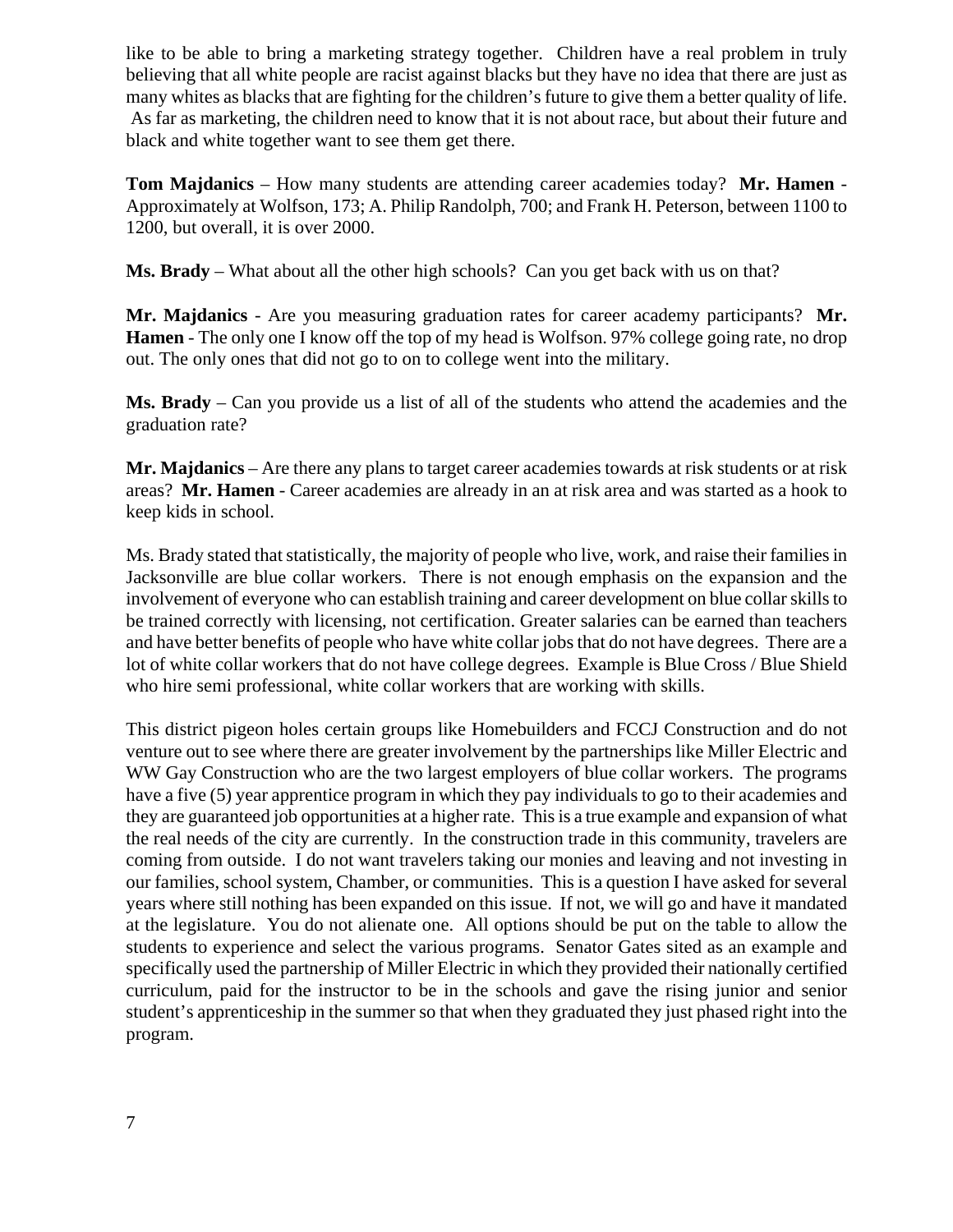We are not utilizing our biggest employees and community involvers. The current president of the Chamber is the vice president of Miller Electric. I just want to educate and recruit our own young men and women to do the job and benefit from the programs instead of bringing in outside people.

2. Drop Back In

Ms. Brady introduced Mr. Chris Larson, Duval County public schools system. He is specialized in Drop Out Prevention and Intervention, Drop Back In and a whole lot of things offered in our community.

Chris Larson stated that he is very passionate and have been for thirty-one (31) years about keeping kids in school. He has provided a summery of the Safety Net Program and stated that the school board has been committed now to the idea of not having students drop out. When a student drops out, it is a tragedy for the family, community, and the student.

Mr. Larson continues to report that every classroom teacher in Jacksonville is a drop out prevention teacher because it begins in each individual classroom and is more individualized today than in the past. Teachers track the progress and the needs of each student. Expanding out from that, there are thousands of experienced and dedicated school teachers.

Mr. Larson goes on to say that every school has an internal safety net which is when students are experiencing difficulties they are helped getting caught up and not waiting until a student gets to the point of needing an official drop out prevention program. There are also district wide programs which are a major commitment representing over 12 million dollars and are constantly adding to options.

Drop Back In Academy is a partnership with Alternatives Unlimited which is in the  $2<sup>nd</sup>$  year. With the approval of the school board, students are able to get back in school. This is a public high school with multiple sites operated in collaboration with Alternatives Unlimited with over 1100 students. A lot of the students are typically between seventeen (17) and twenty (20) years old and may or may not be living at home or often have children of their own. Currently there are eleven (11) sites that are almost always leased or donated space from a church. The company, at their own expense, remodels the space to make it look like one of the classrooms and the children will earn their standard diploma the same as any other high school, including passing the FCAT. Mr. Larson concludes that it is an awesome partnership and through this partnership, this is one of the largest recovery programs.

Ms. Brady request for Mr. Larson to explain how the accelerated program compliments Nathan B. Forest and Andrew Jackson.

Mr. Larson stated that having come from a background as a teacher, I was surprised that when children get to be  $15 - 17$ , they may or may not be living at home and the only way this program will work is to be real flexible, non traditional approaches and learn differently than we did.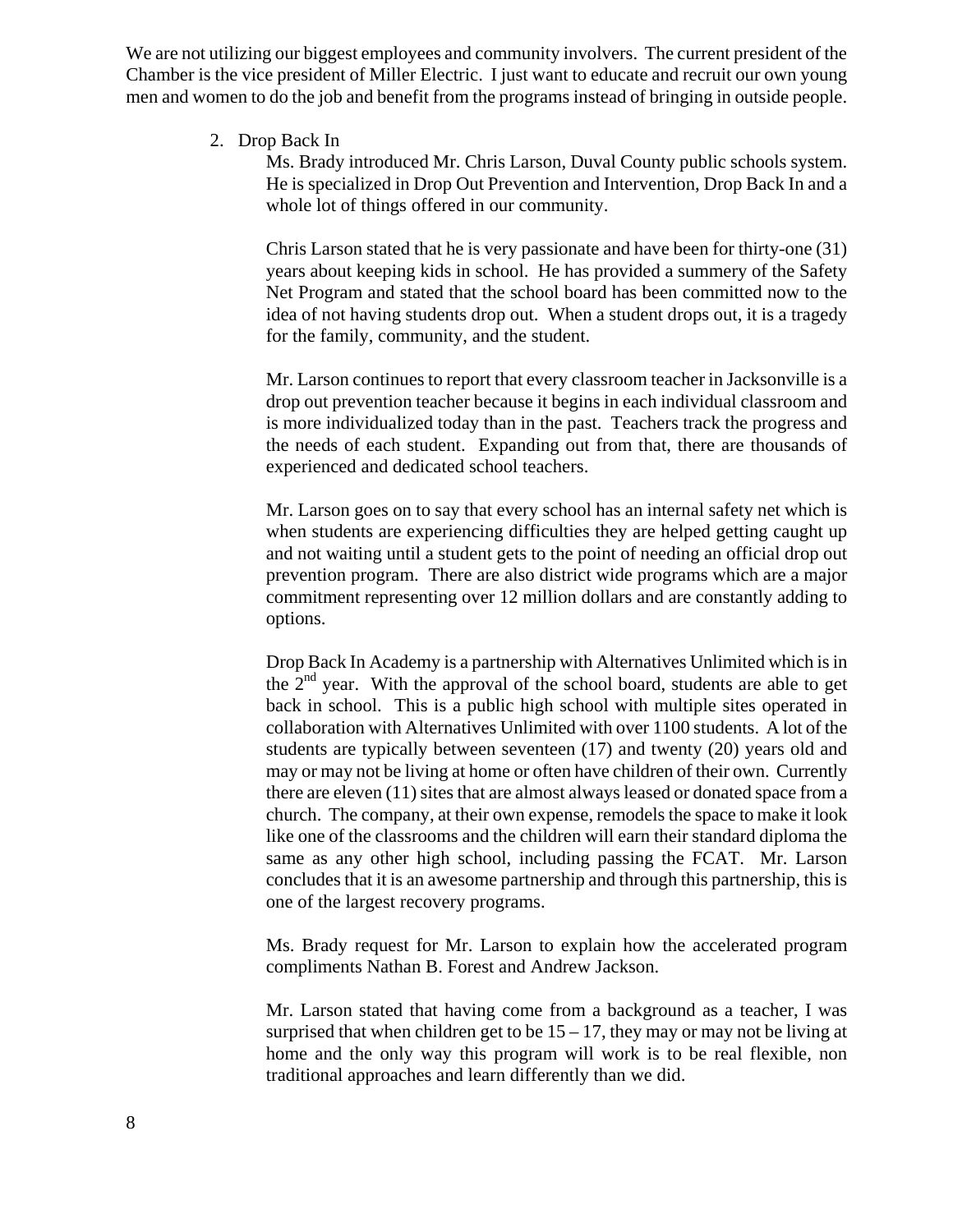Accelerated Learning Center, Forest High School and Andrew Jackson High School. Half of the classroom is a regular classroom and the other half is a computer lab. The kids only come to school for only two (2) hours a day and work hard on one course. Work six (6) to eight (8) weeks until they have mastered that skill and then move on the next one. There is also an extended time of day they also agree to work at home. They sign a contract. If they do not come to school, we call the home and we find them. It has been wildly successful. They also offer credit recovery in which they attend after school. These students are not drop outs, they are just behind. Progressing through a standard high school diploma.

Mr. Larson stated that his first and second priority middle schools would be Standards Based Promotion and Renaissance Academy and high school is Comprehensive Accelerated Learning Centers (ALC) and Renaissance Academy. Setting up an ALC for one year would cost \$1.5 million for one school and \$400,000 per year per school to establish an academy in a school.

**Cheryl Grymes** – What is the difference between Renaissance and ALC? **Mr. Larson** - They are really very similar, but the primary difference is that students come to ALC and take one course at a time, two (2) hours a day and students who come to the Renaissance Academy are there all day.

**Ms. Grymes** - How do you measure success? **Mr. Larson** - "I only have one criterion and will only accept 0.0 drop out rate." 67% is the highest graduation rate. Last year was 65%. The lowest drop out rate was 4.8% and we are currently at 5.2%

**Ms. Grymes** - How do you measure success for the specific program? **Mr. Larson** - It depends on if it is elementary, middle, or high. There are academic indicators, courses completed, and for high school it would the graduation rate.

**Ms. Grymes** - Do you have something that shows what all the indicators are showing for each program? **Mr. Larson** – Key indicators can be provided.

**Ms. Brady** - How many students are in these programs? **Mr. Larson** - This will be included in the key indicator.

**Mr. Kitchings** - Are the indicators going to be broken down by different demographic areas by race, gender and possibly by income levels? **Mr. Larson** - Yes.

**Ms. Grymes** - How do the students find out about these programs? **Mr. Larson** - Each year we get the database and word of mouth.

**Tom Majdanics** – What are your measurable results and how can we track it. **Mr. Larson** – All of the good collectives are measured.

**Mr. Ysryl**- Is there a way to spend more money in advertising? **Mr. Larson** – If there is anyway the school can bring in more counselors and educate them to identify with the children.

**Ms. Brady** stated that there will be a meeting that will focus on the one topic of guidance counselors as an individual topic.